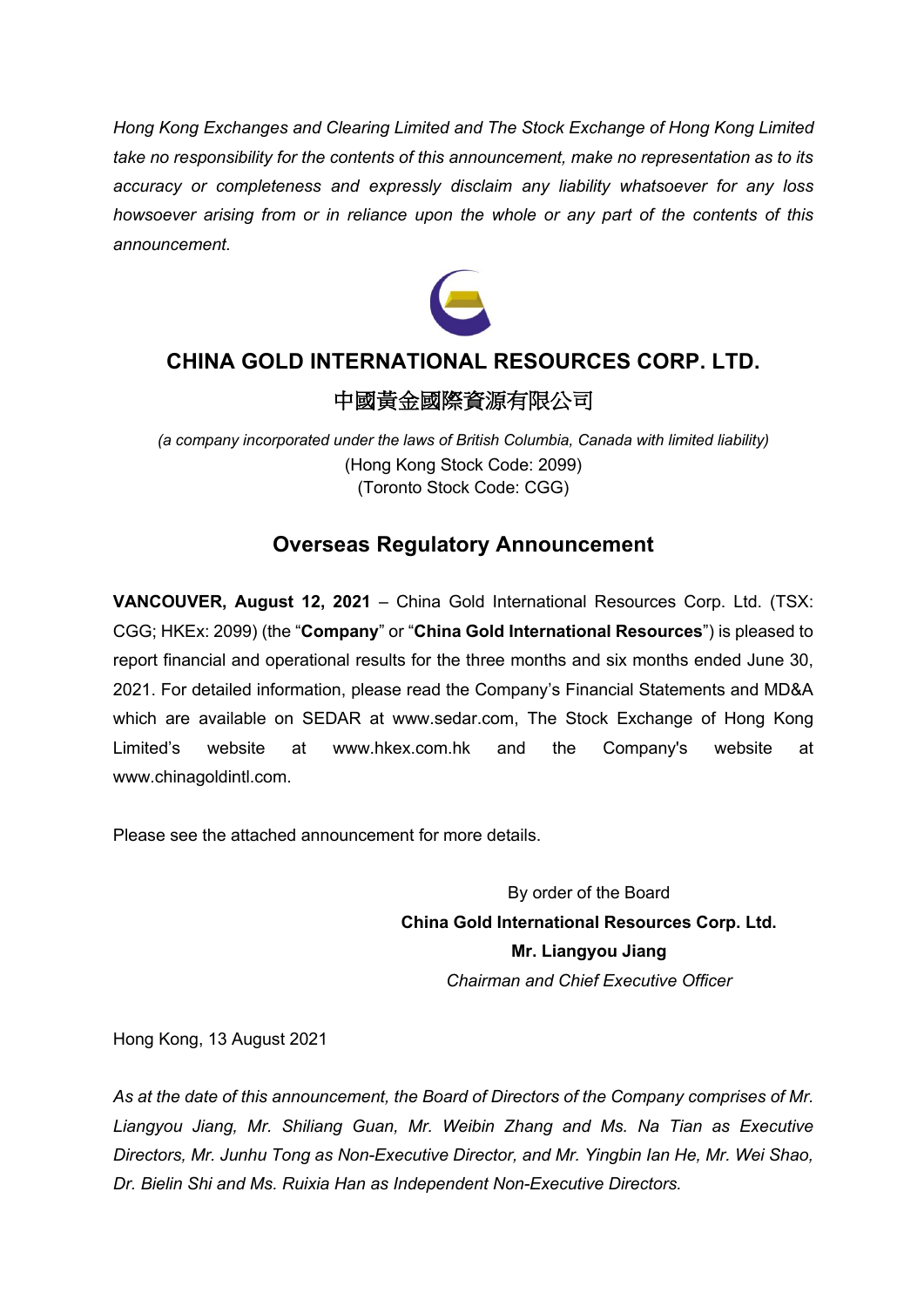

### **China Gold International Resources Reports 2021 Second Quarter**

### **and First Half Financial Results**

VANCOUVER, August 12, 2021 – China Gold International Resources Corp. Ltd. (TSX: CGG; HKEx: 2099) (the "**Company**" or "**China Gold International Resources**") is pleased to report financial and operational results for the three months ("**Q2**" or "**second quarter 2021**") and six months ("**first half**" or "**six months 2021**") ended June 30, 2021. This news release should be read in conjunction with the Company's Financial Statements, Notes to the Financial Statements and Management's Discussion and Analysis ("**MD&A**").

For detailed information, please read the Company's Financial Statements and MD&A which are available on SEDAR at www.sedar.com, The Stock Exchange of Hong Kong Limited's website at www.hkex.com.hk, the Company's website at www.chinagoldintl.com, or call the Company at +1-604-609-0598 and email to info@chinagoldintl.com.

### *Selected Production and Financial Highlights: Q2 2021 Compared to Q2 2020*

- Revenue increased by 46% to US\$304.9 million from US\$209.2 million for the same period in 2020.
- Mine operating earnings increased by 255% to US\$125.9 million from US\$35.5 million for the same period in 2020.
- Net income increased by 444% to US\$100.7 million from US\$18.5 million for the same period in 2020.
- Cash flow from operation increased by 95% to US\$106.2 million from US\$54.5 million for the same period in 2020.
- Total gold production increased by 13% to 71,225 ounces from 63,043 ounces for the same period in 2020.
- Total copper production increased by 13% to 52.6 million pounds (23,875 tonnes) from 46.5 million pounds (21,103 tonnes) for the same period in 2020.

\_\_\_\_\_\_\_\_\_\_\_\_\_\_\_\_\_\_\_\_\_\_\_\_\_\_\_\_\_\_\_\_\_\_\_\_\_\_\_\_\_\_\_\_\_\_\_\_\_\_\_\_\_\_\_\_\_\_\_\_\_\_\_\_\_\_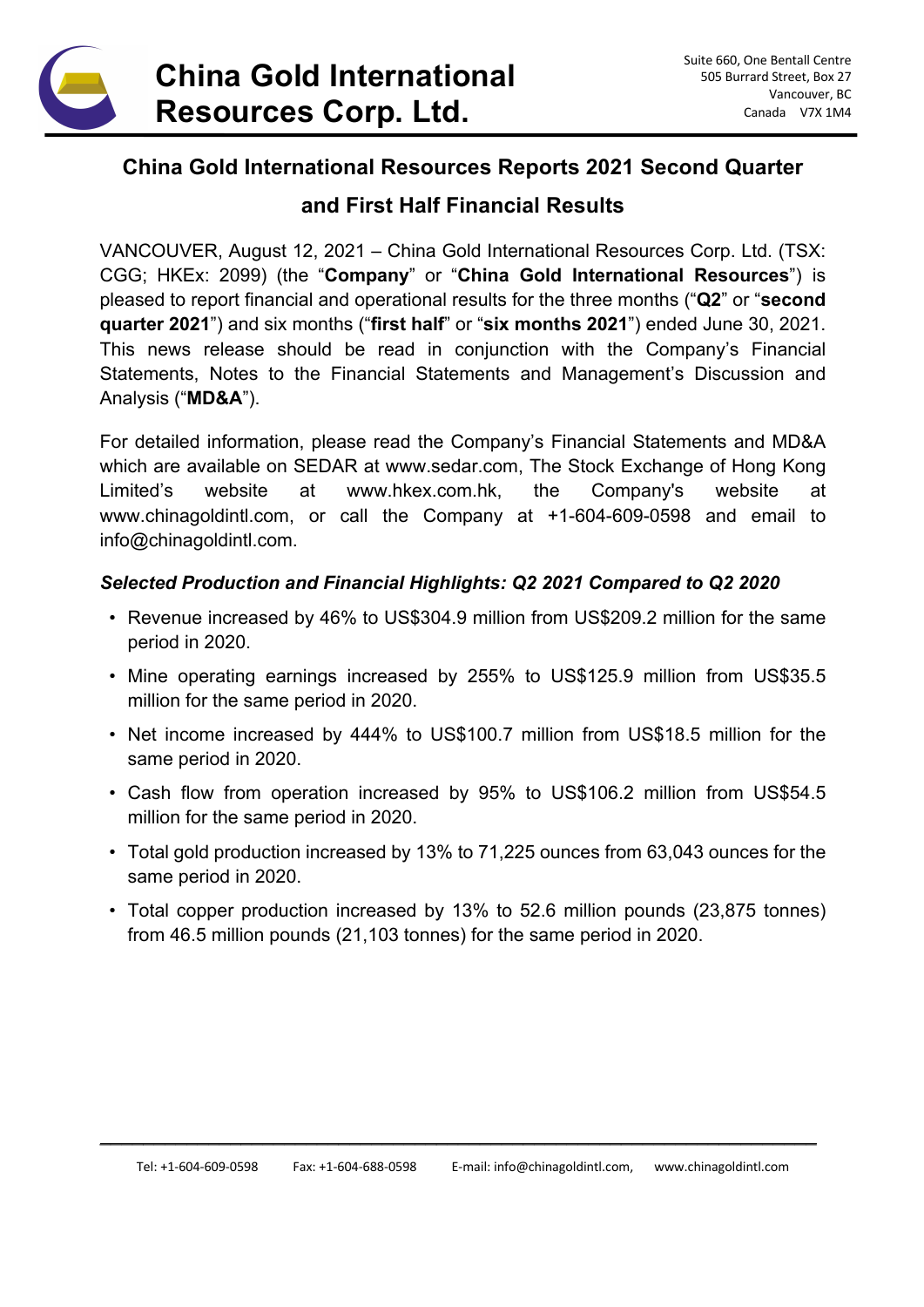## **China Gold International Resources Corp. Ltd.**

### *Selected Production and Financial Highlights: First Half 2021 Compared to First Half 2020*

- Revenue increased by 61% to US\$577 million from US\$357.8 million for the same period in 2020.
- Mine operating earnings increased by 291% to US\$209.7 million from US\$53.7 million for the same period in 2020.
- Net income increased by 1493% to US\$157.7 million from US\$9.9 million for the same period in 2020.
- Cash flow from operation increased by 292% to US\$276.4 million from US\$70.5 million for the same period in 2020.
- Total gold production increased by 9% to 124,746 ounces from 114,872 ounces for the same period in 2020.
- Total copper production increased by 24% to 101.6 million pounds (46,066 tonnes) from 82.2 million pounds (37,288 tonnes) for the same period in 2020.
- The Company continues to focus its efforts on optimizing the operation at both mines, stabilizing the Jiama Mine's production and potentially extending the mine life of CSH Mine.
- The Company has not experienced any significant impact on its operations by the COVID-19 pandemic. Both of the Company's mines have been able to operate and sell products without significant interruption during the six months ended June 30, 2021. The Company continues to closely monitor the health of its employees and supply chains to be able to respond to any potential disruptions, should any arise. The Company is also managing its cash reserves to be able to withstand any financial ramifications of potential disruptions.

The Company's Chairman and CEO, Mr. Liangyou Jiang, said, "In the second quarter of 2021, the Company once again created its best performance in history with production, revenue and profit leaping to new highs. This is also the fifth consecutive improvement in quarterly results since the second quarter of last year, which means that China Gold International Resources has entered a new phase of its development. We will continue to create value and maximize investment return for our shareholders. We will attach more importance to operational optimization, cost control, technology innovation, management improvement, exploration and ESG to lay a solid foundation for growth. At the same time, the Company will also fully grasp internal and external opportunities with vision of long-term sustainable development."

\_\_\_\_\_\_\_\_\_\_\_\_\_\_\_\_\_\_\_\_\_\_\_\_\_\_\_\_\_\_\_\_\_\_\_\_\_\_\_\_\_\_\_\_\_\_\_\_\_\_\_\_\_\_\_\_\_\_\_\_\_\_\_\_\_\_